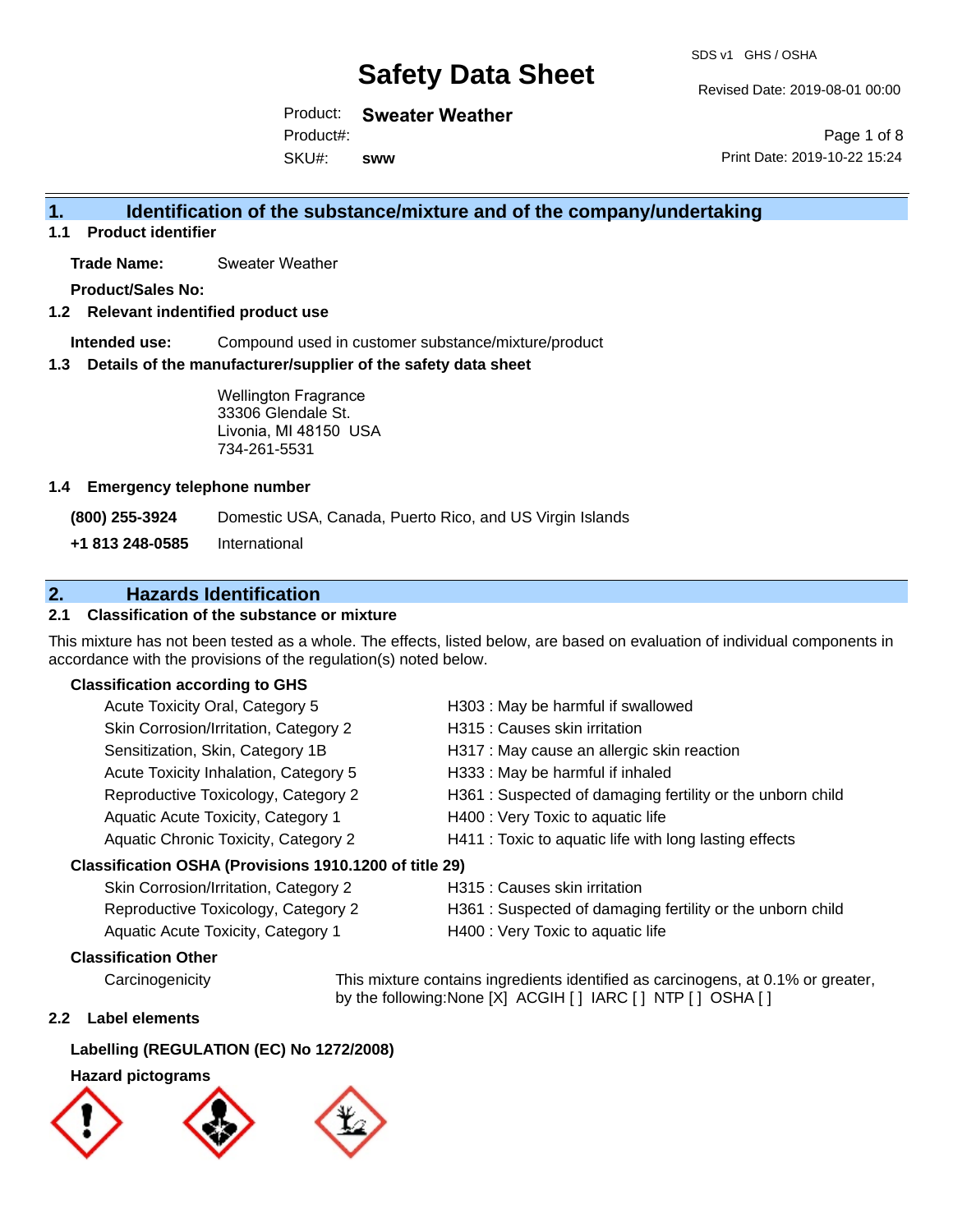#### SDS v1 GHS / OSHA

Revised Date: 2019-08-01 00:00

## Product: **Sweater Weather**

SKU#: Product#: **sww**

Page 2 of 8 Print Date: 2019-10-22 15:24

| <b>Signal Word: Warning</b>     |                                                                          |
|---------------------------------|--------------------------------------------------------------------------|
| <b>Hazard statments</b>         |                                                                          |
| H303                            | May be harmful if swallowed                                              |
| H315                            | Causes skin irritation                                                   |
| H317                            | May cause an allergic skin reaction                                      |
| H333                            | May be harmful if inhaled                                                |
| H361                            | Suspected of damaging fertility or the unborn child                      |
| H400                            | Very Toxic to aquatic life                                               |
| H411                            | Toxic to aquatic life with long lasting effects                          |
| <b>Precautionary Statements</b> |                                                                          |
| <b>Prevention:</b>              |                                                                          |
| P <sub>201</sub>                | Obtain special instructions before use                                   |
| P <sub>202</sub>                | Do not handle until all safety precautions have been read and understood |
| P <sub>264</sub>                | Wash hands thoroughly after handling                                     |
| P272                            | Contaminated work clothing should not be allowed out of the workplace    |
| P273                            | Avoid release to the environment                                         |
| P281                            | Use personal protective equipment as required                            |
| <b>Response:</b>                |                                                                          |
| $P302 + P352$                   | IF ON SKIN: Wash with soap and water                                     |
| $P304 + P312$                   | IF INHALED: Call a POISON CENTER or doctor/physician if you feel unwell  |
| $P308 + P313$                   | IF exposed or concerned: Get medical advice/attention                    |
| P312                            | Call a POISON CENTER or doctor/physician if you feel unwell              |
| $P333 + P313$                   | If skin irritation or a rash occurs: Get medical advice/attention        |
| P362                            | Take off contaminated clothing and wash before reuse                     |
| P363                            | Wash contaminated clothing before reuse                                  |
| P391                            | <b>Collect Spillage</b>                                                  |
| بمالة ممطا                      |                                                                          |

## **2.3 Other Hazards**

#### **no data available**

## **3. Composition/Information on Ingredients**

## **3.1 Mixtures**

This product is a complex mixture of ingredients, which contains among others the following substance(s), presenting a health or environmental hazard within the meaning of the UN Globally Harmonized System of Classification and Labeling of Chemicals (GHS):

| CAS#<br>Ingredient     | EC#                                     | Conc.<br>Range | <b>GHS Classification</b>    |
|------------------------|-----------------------------------------|----------------|------------------------------|
| 120-51-4               | 204-402-9                               | $10 - 20%$     | H302; H313; H400; H411       |
| <b>Benzyl Benzoate</b> |                                         |                |                              |
| 54464-57-2             | 259-174-3                               | $5 - 10 \%$    | H315; H317; H400; H410       |
|                        | Tetramethyl Acetyloctahydronaphthalenes |                |                              |
| $101 - 86 - 0$         | 202-983-3                               | $2 - 5\%$      | H303; H316; H317; H400; H411 |
|                        | Hexyl cinnamaldehyde                    |                |                              |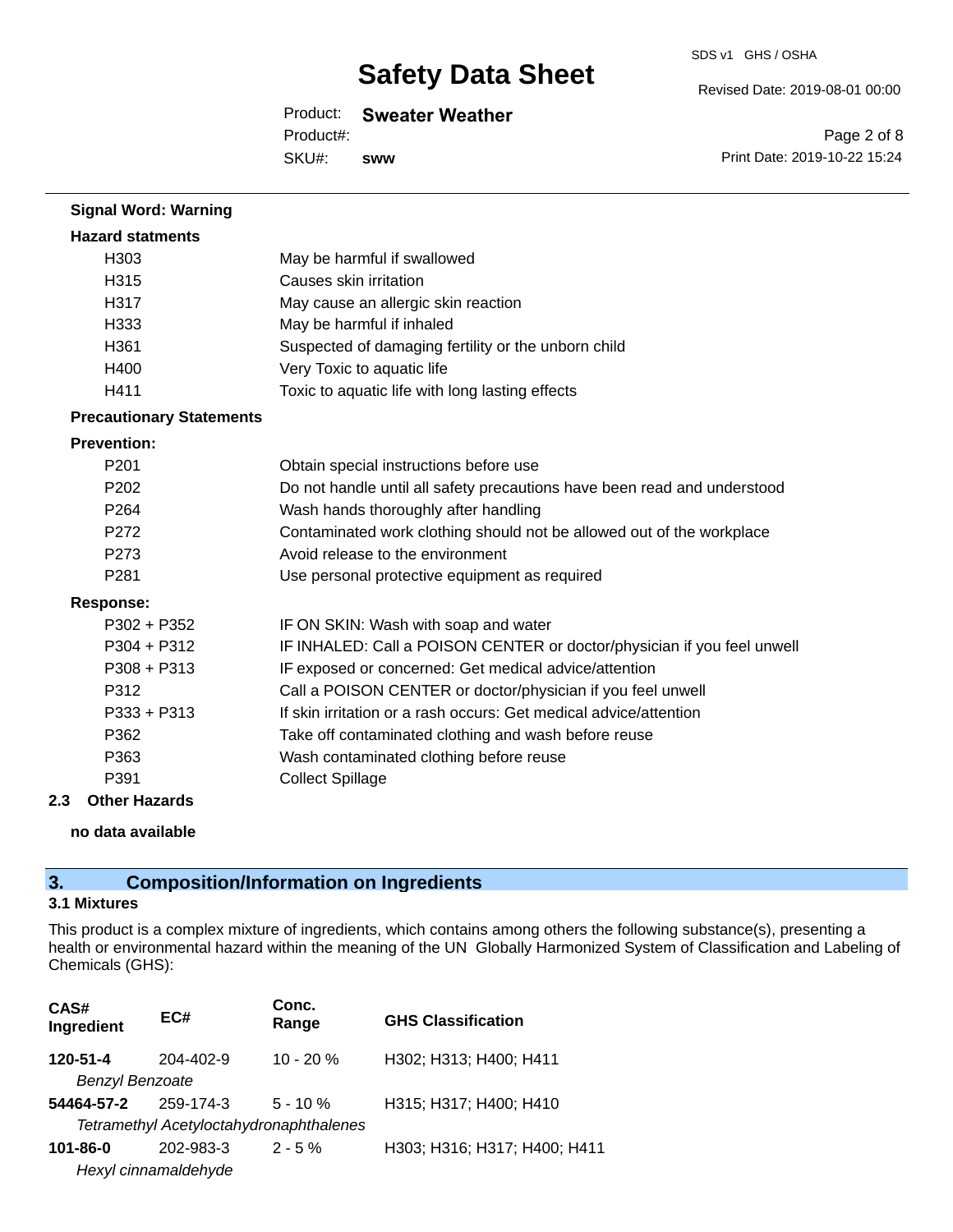Revised Date: 2019-08-01 00:00

## Product: **Sweater Weather**

Product#:

SKU#: **sww**

Page 3 of 8 Print Date: 2019-10-22 15:24

| CAS#<br>Ingredient  | EC#                                                      | Conc.<br>Range | <b>GHS Classification</b>           |
|---------------------|----------------------------------------------------------|----------------|-------------------------------------|
| 80-54-6             | 201-289-8                                                | $2 - 5%$       | H227; H302; H315; H317; H361; H401; |
|                     | <b>Butylphenyl Methylpropional</b>                       |                | H412                                |
| $105 - 95 - 3$      | 203-347-8                                                | $2 - 5%$       | H401                                |
| Ethylene brassylate |                                                          |                |                                     |
| 28219-61-6          | 248-908-8                                                | $1 - 2 \%$     | H319; H401; H411                    |
|                     | Ethyl trimethylcyclopentene butenol                      |                |                                     |
| 19870-74-7          | 243-384-7                                                | $1 - 2%$       | H317; H400; H410                    |
| Cedrol methyl ether |                                                          |                |                                     |
| 6259-76-3           | 228-408-6                                                | $1 - 2%$       | H315; H317; H319; H400; H410        |
| Hexyl salicylate    |                                                          |                |                                     |
| $88 - 41 - 5$       | 201-828-7                                                | $1 - 2%$       | H227; H303; H316; H401; H411        |
|                     | 2-t-Butylcyclohexyl acetate                              |                |                                     |
| 103-95-7            | 203-161-7                                                | $1 - 2%$       | H227; H303; H315; H317; H401; H412  |
| Cyclamen Aldehyde   |                                                          |                |                                     |
|                     | See Section 16 for full text of GHS classification codes |                |                                     |

See Section 16 for full text of GHS classification codes which where not shown in section 2

Total Hydrocarbon Content (%  $w/w$ ) = 0.92

| <b>First Aid Measures</b><br>4.                                                   |                                                                                                               |
|-----------------------------------------------------------------------------------|---------------------------------------------------------------------------------------------------------------|
| Description of first aid measures<br>4.1                                          |                                                                                                               |
| Inhalation:                                                                       | Remove from exposure site to fresh air and keep at rest.<br>Obtain medical advice.                            |
| <b>Eye Exposure:</b>                                                              | Flush immediately with water for at least 15 minutes.<br>Contact physician if symptoms persist.               |
| <b>Skin Exposure:</b>                                                             | Remove contaminated clothes. Wash thoroughly with water (and soap).<br>Contact physician if symptoms persist. |
| Ingestion:                                                                        | Rinse mouth with water and obtain medical advice.                                                             |
| Most important symptoms and effects, both acute and delayed<br>4.2                |                                                                                                               |
| <b>Symptoms:</b>                                                                  | no data available                                                                                             |
| <b>Risks:</b>                                                                     | Refer to Section 2.2 "Hazard Statements"                                                                      |
| Indication of any immediate medical attention and special treatment needed<br>4.3 |                                                                                                               |
| Treatment:                                                                        | Refer to Section 2.2 "Response"                                                                               |
|                                                                                   |                                                                                                               |
| 5.<br><b>Fire-Fighting measures</b>                                               |                                                                                                               |
| <b>Extinguishing media</b><br>5.1                                                 |                                                                                                               |
| Suitable:                                                                         | Carbon dioxide (CO2), Dry chemical, Foam                                                                      |
| <b>Unsuitable</b>                                                                 | Do not use a direct water jet on burning material                                                             |
| 5.2 Special hazards arising from the substance or mixture                         |                                                                                                               |
| During fire fighting:                                                             | Water may be ineffective                                                                                      |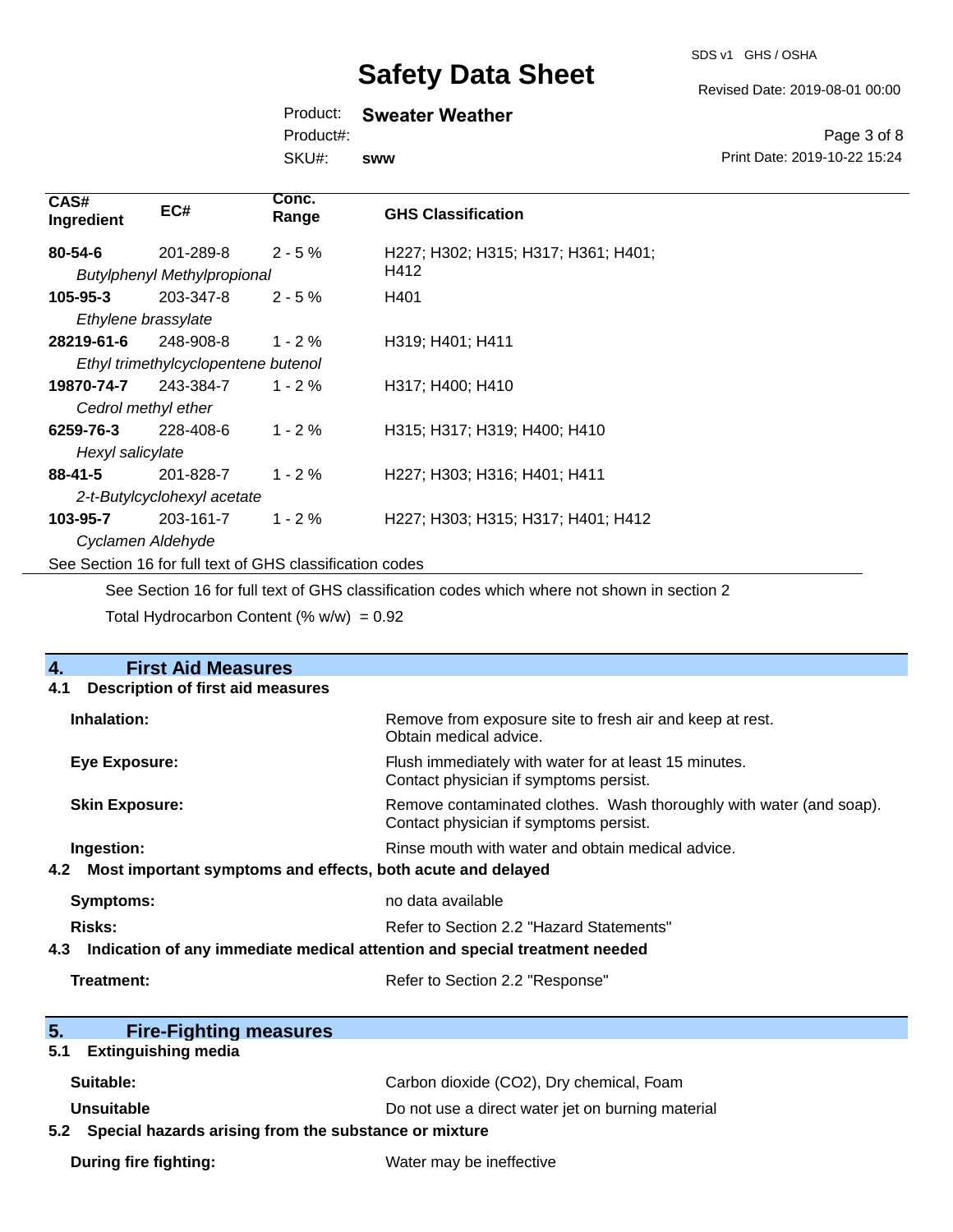Product: **Sweater Weather**

SKU#: Product#: **sww**

SDS v1 GHS / OSHA

Revised Date: 2019-08-01 00:00

Page 4 of 8 Print Date: 2019-10-22 15:24

**5.3 Advice for firefighters**

**Further information:** Standard procedure for chemical fires

## **6. Accidental Release Measures**

## **6.1 Personal precautions, protective equipment and emergency procedures**

Avoid inhalation and contact with skin and eyes. A self-contained breathing apparatus is recommended in case of a major spill.

#### **6.2 Environmental precautions**

Keep away from drains, soil, and surface and groundwater.

#### **6.3 Methods and materials for containment and cleaning up**

Clean up spillage promptly. Remove ignition sources. Provide adequate ventilation. Avoid excessive inhalation of vapors. Gross spillages should be contained by use of sand or inert powder and disposed of according to the local regulations.

#### **6.4 Reference to other sections**

Not Applicable

## **7. Handling and Storage**

### **7.1 Precautions for safe handling**

Apply according to good manufacturing and industrial hygiene practices with proper ventilation. Do not drink, eat or smoke while handling. Respect good personal hygiene.

#### **7.2 Conditions for safe storage, including any incompatibilities**

Store in a cool, dry and ventilated area away from heat sources and protected from light in tightly closed original container. Avoid uncoated metal container. Keep air contact to a minimum.

#### **7.3 Specific end uses**

No information available

#### **8. Exposure Controls/Personal Protection**

## **8.1 Control parameters**

| <b>Exposure Limits:</b> |  |  | Contains no substances with occupational exposure limit values. |
|-------------------------|--|--|-----------------------------------------------------------------|
|-------------------------|--|--|-----------------------------------------------------------------|

**Engineering Controls:** Use local exhaust as needed.

#### **8.2 Exposure controls - Personal protective equipment**

| Eye protection:                | Tightly sealed goggles, face shield, or safety glasses with brow guards and side shields, etc.<br>as may be appropriate for the exposure |
|--------------------------------|------------------------------------------------------------------------------------------------------------------------------------------|
| <b>Respiratory protection:</b> | Avoid excessive inhalation of concentrated vapors. Apply local ventilation where appropriate.                                            |
| <b>Skin protection:</b>        | Avoid Skin contact. Use chemically resistant gloves as needed.                                                                           |

## **9. Physical and Chemical Properties**

## **9.1 Information on basic physical and chemical properties**

**Appearance:** Liquid **Odor:** Conforms to Standard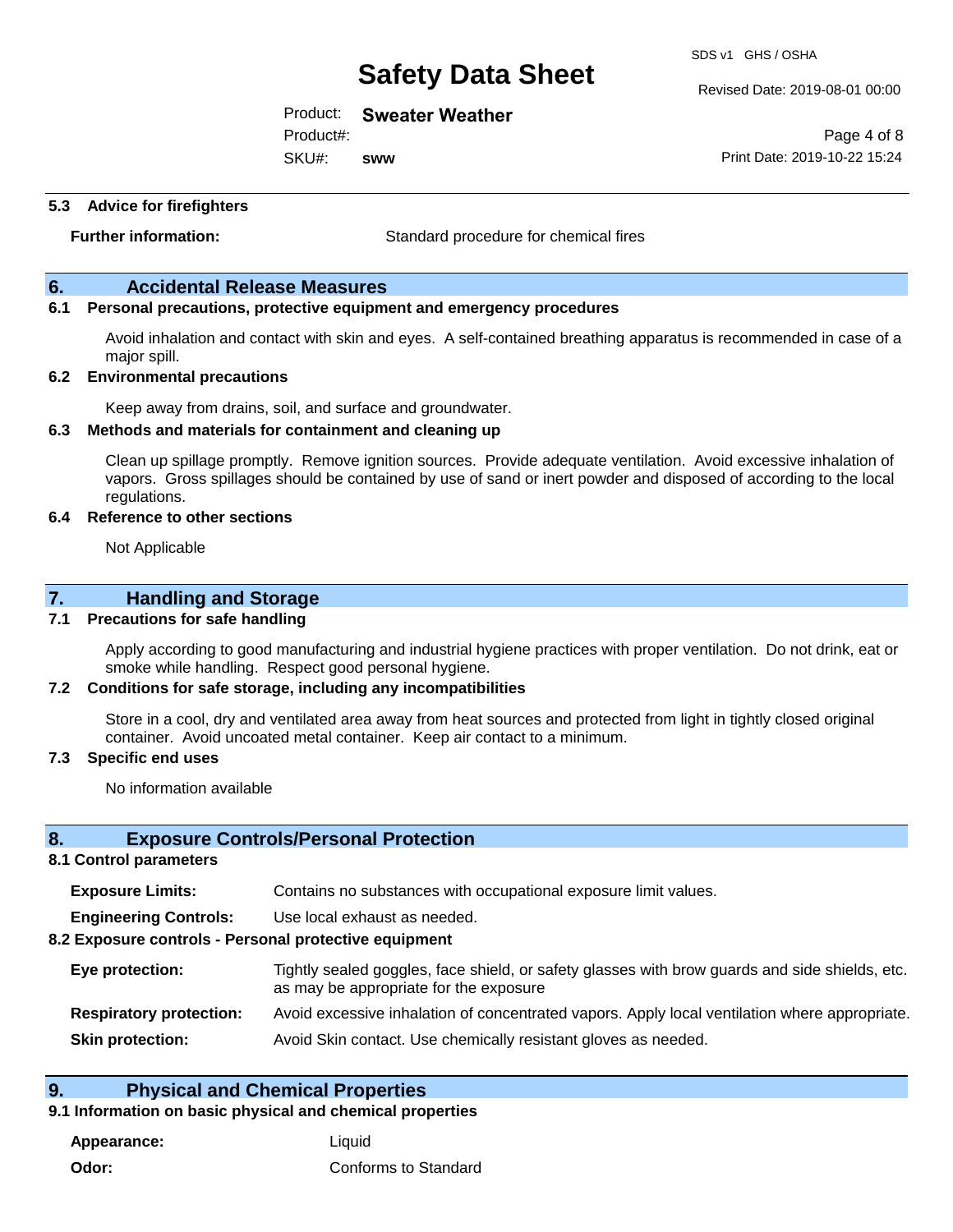|  | SDS v1 | GHS / OSHA |
|--|--------|------------|
|--|--------|------------|

Revised Date: 2019-08-01 00:00

Product: **Sweater Weather** SKU#: Product#: **sww**

Page 5 of 8 Print Date: 2019-10-22 15:24

| Color:                       | Colorless to Yellow Tint (G0-1) |
|------------------------------|---------------------------------|
| <b>Viscosity:</b>            | Liquid                          |
| <b>Freezing Point:</b>       | Not determined                  |
| <b>Boiling Point:</b>        | Not determined                  |
| <b>Melting Point:</b>        | Not determined                  |
| <b>Flashpoint (CCCFP):</b>   | $>200$ F (93.33 C)              |
| <b>Auto flammability:</b>    | Not determined                  |
| <b>Explosive Properties:</b> | None Expected                   |
| <b>Oxidizing properties:</b> | None Expected                   |
| Vapor Pressure (mmHg@20 C):  | 0.0266                          |
| %VOC:                        | 0.03                            |
| Specific Gravity @ 25 C:     | 0.9655                          |
| Density @ 25 C:              | 0.9625                          |
| Refractive Index @ 20 C:     | 1.4780                          |
| Soluble in:                  | Oil                             |

# **10. Stability and Reactivity**

| 10.1 Reactivity                         | None                                               |
|-----------------------------------------|----------------------------------------------------|
| <b>10.2 Chemical stability</b>          | Stable                                             |
| 10.3 Possibility of hazardous reactions | None known                                         |
| <b>10.4 Conditions to avoid</b>         | None known                                         |
| 10.5 Incompatible materials             | Strong oxidizing agents, strong acids, and alkalis |
| 10.6 Hazardous decomposition products   | None known                                         |

# **11. Toxicological Information**

# **11.1 Toxicological Effects**

| Acute Toxicity Estimates (ATEs) based on the individual Ingredient Toxicity Data utilizing the "Additivity Formula" |                                                          |
|---------------------------------------------------------------------------------------------------------------------|----------------------------------------------------------|
| Acute toxicity - Oral - (Rat) mg/kg                                                                                 | (LD50: 3336.5618) May be harmful if swallowed            |
| Acute toxicity - Dermal - (Rabbit) mg/kg                                                                            | Not classified - the classification criteria are not met |
| Acute toxicity - Inhalation - (Rat) mg/L/4hr                                                                        | (LD50: 100.2215) May be harmful if inhaled               |
| <b>Skin corrosion / irritation</b>                                                                                  | May be harmful if inhaled                                |
| Serious eye damage / irritation                                                                                     | Not classified - the classification criteria are not met |
| <b>Respiratory sensitization</b>                                                                                    | Not classified - the classification criteria are not met |
| <b>Skin sensitization</b>                                                                                           | May cause an allergic skin reaction                      |
| <b>Germ cell mutagenicity</b>                                                                                       | Not classified - the classification criteria are not met |
| Carcinogenicity                                                                                                     | Not classified - the classification criteria are not met |
| <b>Reproductive toxicity</b>                                                                                        | Suspected of damaging fertility or the unborn child      |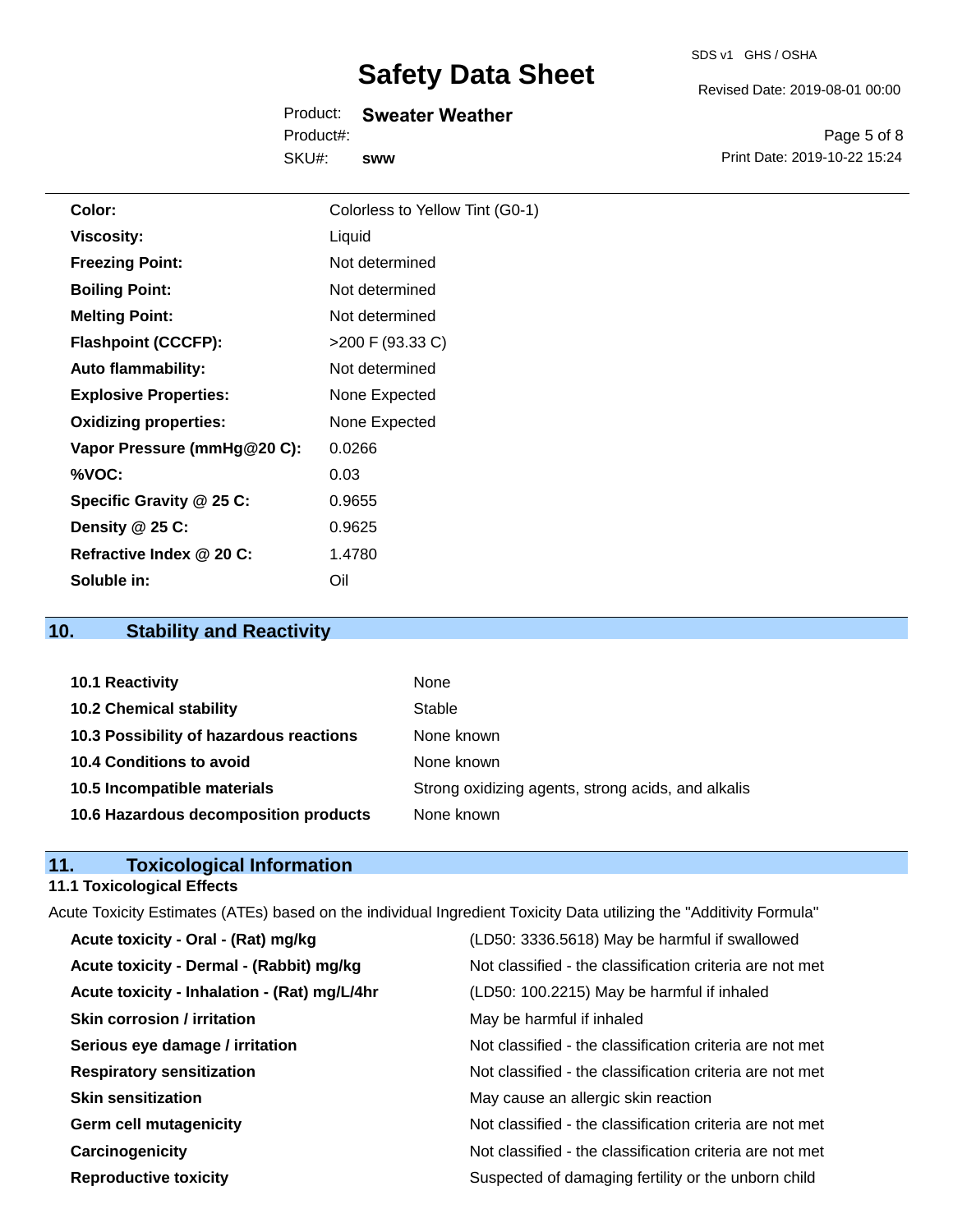SDS v1 GHS / OSHA

Revised Date: 2019-08-01 00:00

|           | Product: Sweater Weather |
|-----------|--------------------------|
| Product#: |                          |
| SKU#: sww |                          |

Page 6 of 8 Print Date: 2019-10-22 15:24

| Specific target organ toxicity - single exposure      | Not classified - the classification criteria are not met |  |
|-------------------------------------------------------|----------------------------------------------------------|--|
| Specific target organ toxicity - repeated exposure    | Not classified - the classification criteria are not met |  |
| <b>Aspiration hazard</b>                              | Not classified - the classification criteria are not met |  |
|                                                       |                                                          |  |
| 12.<br><b>Ecological Information</b><br>12.1 Toxicity |                                                          |  |
| <b>Acute acquatic toxicity</b>                        | Very Toxic to aquatic life                               |  |
| <b>Chronic acquatic toxicity</b>                      | Toxic to aquatic life with long lasting effects          |  |
| Toxicity Data on soil                                 | no data available                                        |  |
| <b>Toxicity on other organisms</b>                    | no data available                                        |  |
| 12.2 Persistence and degradability                    | no data available                                        |  |
| 12.3 Bioaccumulative potential                        | no data available                                        |  |
| 12.4 Mobility in soil                                 | no data available                                        |  |
| 12.5 Other adverse effects                            | no data available                                        |  |

## **13. Disposal Conditions**

#### **13.1 Waste treatment methods**

Do not allow product to reach sewage systems. Dispose of in accordance with all local and national regulations. Send to a licensed waste management company.The product should not be allowed to enter drains, water courses or the soil. Do not contaminate ponds, waterways or ditches with chemical or used container.

## **14. Transport Information**

| <b>Marine Pollutant</b>                                       | Yes. Ingredient of greatest environmental impact:<br>120-51-4 : (10 - 20 %) : Benzyl Benzoate |              |                                     |                 |               |  |
|---------------------------------------------------------------|-----------------------------------------------------------------------------------------------|--------------|-------------------------------------|-----------------|---------------|--|
| <b>Regulator</b>                                              |                                                                                               | <b>Class</b> | <b>Pack Group</b>                   | <b>Sub Risk</b> | UN-nr.        |  |
| U.S. DOT (Non-Bulk)                                           |                                                                                               |              | Not Regulated - Not Dangerous Goods |                 |               |  |
| <b>Chemicals NOI</b>                                          |                                                                                               |              |                                     |                 |               |  |
| <b>ADR/RID (International Road/Rail)</b>                      |                                                                                               |              |                                     |                 |               |  |
| <b>Environmentally Hazardous</b><br>Substance, Liquid, n.o.s. |                                                                                               | 9            | Ш                                   |                 | UN3082        |  |
| <b>IATA (Air Cargo)</b>                                       |                                                                                               |              |                                     |                 |               |  |
| <b>Environmentally Hazardous</b><br>Substance, Liquid, n.o.s. |                                                                                               | 9            | Ш                                   |                 | <b>UN3082</b> |  |
| IMDG (Sea)                                                    |                                                                                               |              |                                     |                 |               |  |
| <b>Environmentally Hazardous</b><br>Substance, Liquid, n.o.s. |                                                                                               | 9            | $\mathbf{III}$                      |                 | UN3082        |  |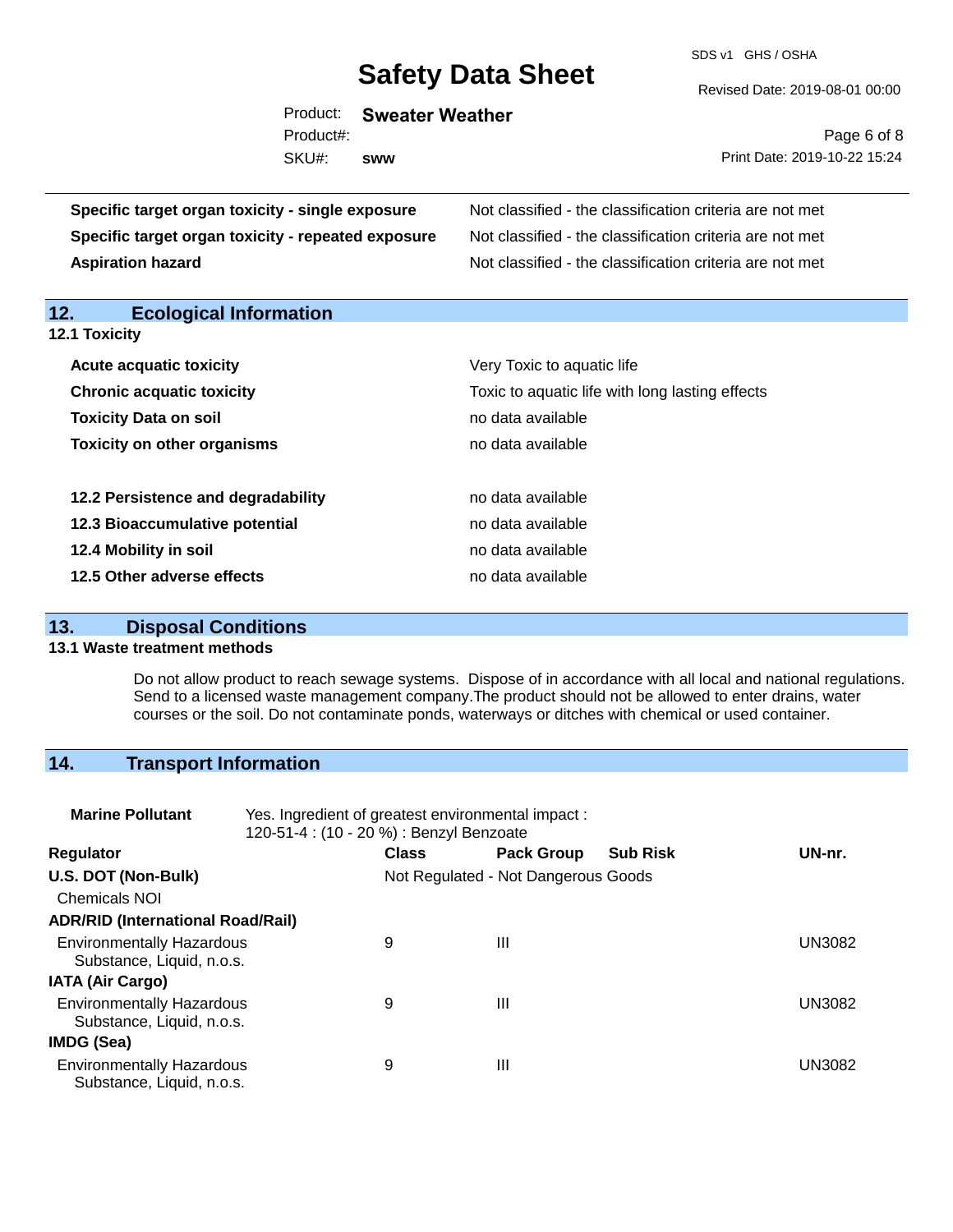SDS v1 GHS / OSHA

Revised Date: 2019-08-01 00:00

## Product: **Sweater Weather** Product#:

SKU#: **sww**

Page 7 of 8 Print Date: 2019-10-22 15:24

| <b>TSCA (Toxic Substance Control Act)</b> |            |                                                                                                                          | All components of the substance/mixture are listed or exempt                                                   |  |
|-------------------------------------------|------------|--------------------------------------------------------------------------------------------------------------------------|----------------------------------------------------------------------------------------------------------------|--|
| 40 CFR(EPCRA, SARA, CERCLA and CAA)       |            |                                                                                                                          | This product contains NO components of concern.                                                                |  |
|                                           |            |                                                                                                                          |                                                                                                                |  |
|                                           |            |                                                                                                                          | This product contains the following components:                                                                |  |
| 140-67-0                                  |            |                                                                                                                          | Estragole (Methyl chavicol) (Natural Source)                                                                   |  |
|                                           |            |                                                                                                                          | beta-Myrcene (Natural Source)                                                                                  |  |
|                                           |            |                                                                                                                          |                                                                                                                |  |
|                                           |            |                                                                                                                          | 100.00% of the components are listed or exempt. The following<br>components are NOT on the List:               |  |
|                                           |            | $\leq$ 9 ppm                                                                                                             | 3-Cyclohexene-1-carboxylic acid, 2,6,6-trimethyl-, methyl ester                                                |  |
|                                           | <b>DSL</b> | <b>U.S. Federal Regulations</b><br><b>U.S. State Regulations</b><br><b>Canadian Regulations</b><br>815580-59-7 453-570-1 | <b>Regulatory Information</b><br><b>California Proposition 65 Warning</b><br>123-35-3(NF 204-622-5 0.01 - 0.1% |  |

## **16. Other Information**

## **GHS H-Statements referred to under section 3 and not listed in section 2**

| H227 : Combustible liquid                                | H302 : Harmful if swallowed                                    |
|----------------------------------------------------------|----------------------------------------------------------------|
| H313 : May be harmful in contact with skin               | H316 : Causes mild skin irritation                             |
| H317 : May cause an allergic skin reaction               | H319 : Causes serious eye irritation                           |
| H401 : Toxic to aquatic life                             | H410 : Very toxic to aquatic life with long lasting<br>effects |
| H412 : Harmful to aquatic life with long lasting effects |                                                                |
| <b>Total Fractional Values</b>                           |                                                                |
| (TFV) Risk                                               | (TFV) Risk                                                     |
| (57.69) Aquatic Chronic Toxicity, Category 3             | (49.89) Acute Toxicity Inhalation, Category 5                  |
| (12.50) Sensitization, Skin, Category 1                  | (6.50) Sensitization, Skin, Category 1B                        |
| (5.75) Aquatic Chronic Toxicity, Category 2              | (2.34) Skin Corrosion/Irritation, Category 3                   |
| (1.70) Aquatic Chronic Toxicity, Category 4              | (1.51) Skin Corrosion/Irritation, Category 2                   |
| (1.50) Acute Toxicity Oral, Category 5                   | (1.33) Aquatic Acute Toxicity, Category 1                      |
| (1.17) Reproductive Toxicology, Category 2               |                                                                |

#### Remarks

This safety data sheet is based on the properties of the material known to Wellington Fragrance at the time the data sheet was issued. The safety data sheet is intended to provide information for a health and safety assessment of the material and the circumstances, under which it is packaged, stored or applied in the workplace. For such a safety assessment Wellington Fragrance holds no responsibility. This document is not intended for quality assurance purposes.